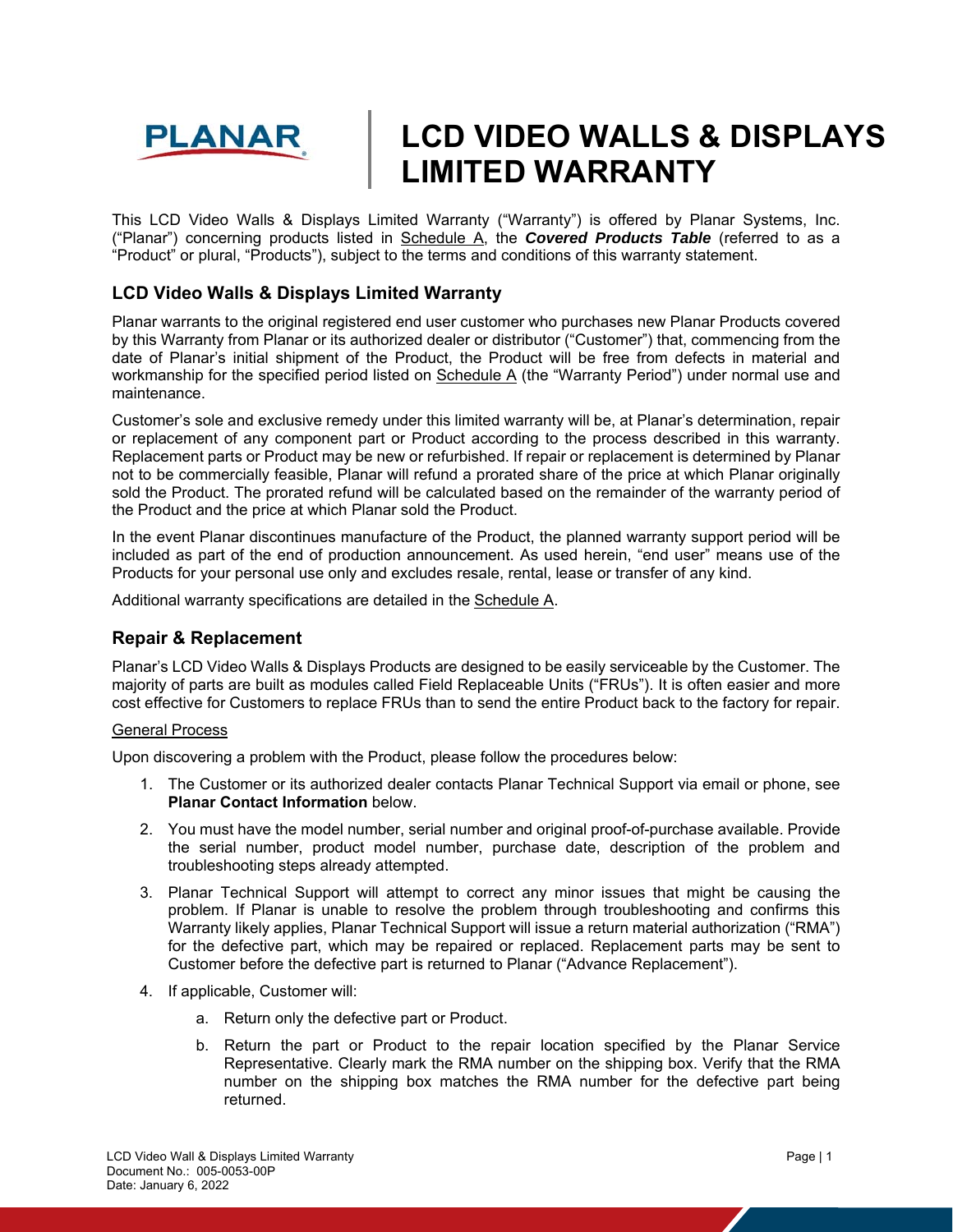c. Customer is responsible for all return shipping charges, including but not limited to freight charges, taxes, duties and insurance.

#### Advance Replacement

If the Planar Technical Support determines Advance Replacement is applicable:

- 1. Planar will ship the Advance Replacement via ground shipping (or the least expensive shipping method). Customer is responsible for excess charges for any other method of shipping requested. Shipment cost coverage to locations outside of the United States will vary.
- 2. Upon receipt of the replacement part or Product, Customer should inspect the packaging and materials for shipping damage. Report all damage immediately to the carrier and/or your Planar Service Representative.
- 3. If applicable, Customer will have 14 days from the date of receipt of the Advance Replacement to return the defective part or Product to the authorized return facility. If it is not returned within this time, we will invoice Customer and Customer will pay the current market price of the Advance Replacement within 30 days from the invoice date. We reserve the right to refuse warranty service for a past due account.
- 4. For returns, Customer will:
	- a. Return the defective part or Product in the box in which the Advance Replacement was shipped. LCDs must be shipped on a pallet in a vertical position.
	- b. Break the tamper tape seal on the LCD panel carriage ONLY after the panel has been tested and inspected. If the tamper tape seal is broken, Planar will assume the LCD panel arrived safely at its destination.

#### **Warranty Restrictions**

The LCD Video Walls & Displays Limited Warranty does not include or is limited by the following:

- 1. Product not purchased from Planar or an authorized Planar distributor or dealer. Product that has been resold, transferred, rented, leased, lost, stolen or discarded. Product that is licensed or loaned for evaluation, testing, or demonstration purposes.
- 2. Product on which the serial number has been defaced, modified or removed.
- 3. Product that has been resold, transferred, rented, leased, lost, stolen or discarded.
- 4. Rental costs for temporary replacement products.
- 5. Any third party software or accessory malfunction. For example, Android Package files (APK)'s installed by the user and Google Play are not supported by Planar and may lead to a non-warranted malfunction.
- 6. Labor or travel costs for installation, set-up, repair, adjustment to display settings, removal, reinstallation or other services.
- 7. Product that is physically uninstalled and moved, unless Planar Professional Services handles the move.
- 8. Bright or dark sub pixels that are characteristic of LCD technology and are within Planar's manufacturing specifications.
- 9. Damage, deterioration or malfunction resulting from:
	- a. Accident, abuse, misuse, neglect, improper ventilation & cooling, adverse environment (e.g., dust), fire, water, lightning or other acts of nature, smoke exposure (cigarette or otherwise), unauthorized product modification (if applicable, including use of an unauthorized mount), failure to follow instructions supplied with the Product, or operating the Product outside the suggested normal usage conditions stated in the User Guide.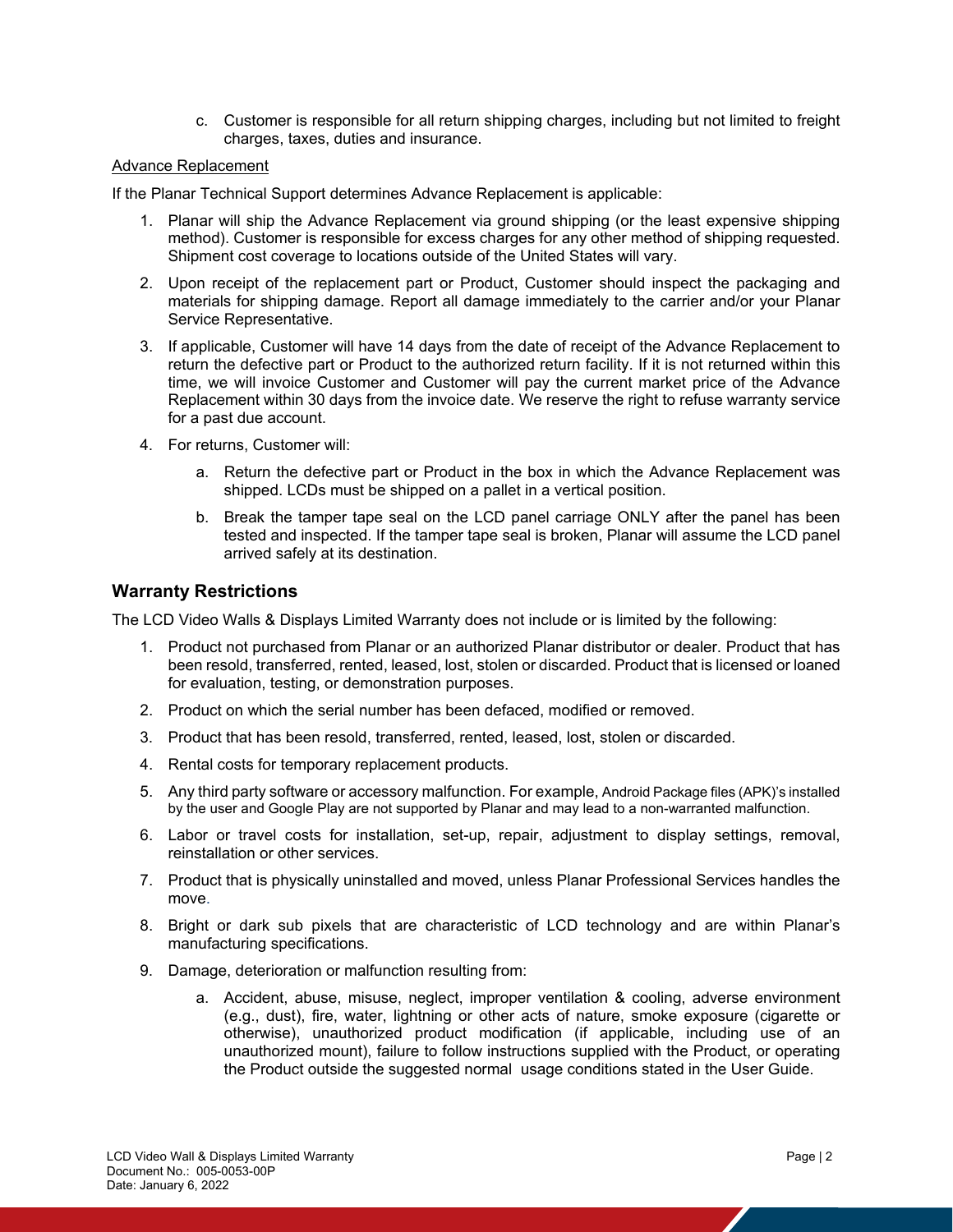- b. Installation, removal, disassembly, reassembly, upgrade, repair or attempted repair by anyone other than Planar. Use of supplies or parts not meeting Planar's specifications. Opening of the chassis by untrained personnel, tampering with internal circuitry or removing or replacing any internal components or parts of the Product.
- c. Any damage to the Product during or due to shipment. If the security tape has been removed, Planar will assume the product arrived with no shipping damage.
- d. Causes external to the product, such as electric power fluctuations or failure.
- e. Normal wear and tear.
- f. Customer caused defects, including but not limited to: (i) misuse or damage to drivers, disks or connectors, or software corruption; (ii) cracked LCD, scratched LCD, blemished LCD (dark spot larger than 1/16 inch), or scratched/defaced/altered plastics; or (iii) failure to follow maintenance procedures as outlined in the Product's User Guide.
- g. Any non-uniformity caused by long-term operation of the video wall with heavily contrasting static content.
- h. Any other cause not related to a defect in material or workmanship.

#### **Miscellaneous Return Issues**

- 1. Except for few exceptions, Planar will not accept returned Product unless the RMA number issued by Planar is shown on the outside of the box.
- 2. If a part or Product is returned and is determined to be a No Fault Found ("NFF") unit or the part or Product is returned and determined to be excluded from this Warranty, Planar reserves the right to invoice the Customer for any costs incurred by Planar.
- 3. It is the responsibility of the customer to properly package the defective Product and ship it to the address provided by the Planar Customer Service representative with the RMA number prominently displayed. If the defective Product is not properly packaged and is damaged in transit during its return to Planar, the customer may be charged for either the repair costs, if repairable, or the MSRP of a replacement product.
- 4. Shipment delivery time and availability may vary based on origin and destination. Planar is unable to deliver to PO Box and APO/FPO Box addresses.
- 5. Replacement parts or Product will assume the remainder of the original Product's warranty or 90 days from the date of shipment, whichever is longer.
- 6. Customer agrees to retain the replacement part or Product delivered by Planar and that the returned defective part or Product becomes the property of Planar.

| <b>Regions</b>    | <b>Expanded Product Service Plans and</b><br><b>Professional Service Options</b> | <b>Technical Support and Warranty</b><br><b>Questions</b> |  |
|-------------------|----------------------------------------------------------------------------------|-----------------------------------------------------------|--|
| North America     | Call: +1 855-748-8199                                                            | Call: +1 503 748 5799                                     |  |
|                   | Toll free: 1-866-PLANAR-1 (1 866 752 6271)                                       | Toll free: 1-866-PLANAR-1                                 |  |
|                   | Email: sales@planar.com                                                          | Email: $support@planar.com$                               |  |
| Latin America     | Call: +55 41 3059 5100                                                           | Call: +55 41 99109 8993                                   |  |
|                   | Email: contato@leyard.com.br                                                     | Email: sac.brasil@leyardgroup.com                         |  |
| Europe, Middle    | Call: +421 918 436 961                                                           | Call: +421 513 213 213                                    |  |
| East & Africa     | Email: sales.emea@leyardgroup.com                                                | Email: support-emea@leyardgroup.com                       |  |
| Asia, Australia & | Call: +86 755 29671180                                                           | Call: +852 2326 0228                                      |  |
| New Zealand       | Email: asia@leyard.com                                                           |                                                           |  |
| Japan             | Call: +81 3 6915 2768                                                            | Call: +81 6915 2768                                       |  |
|                   | Email: salesjp@leyard.com                                                        |                                                           |  |

# **Planar Contact Information**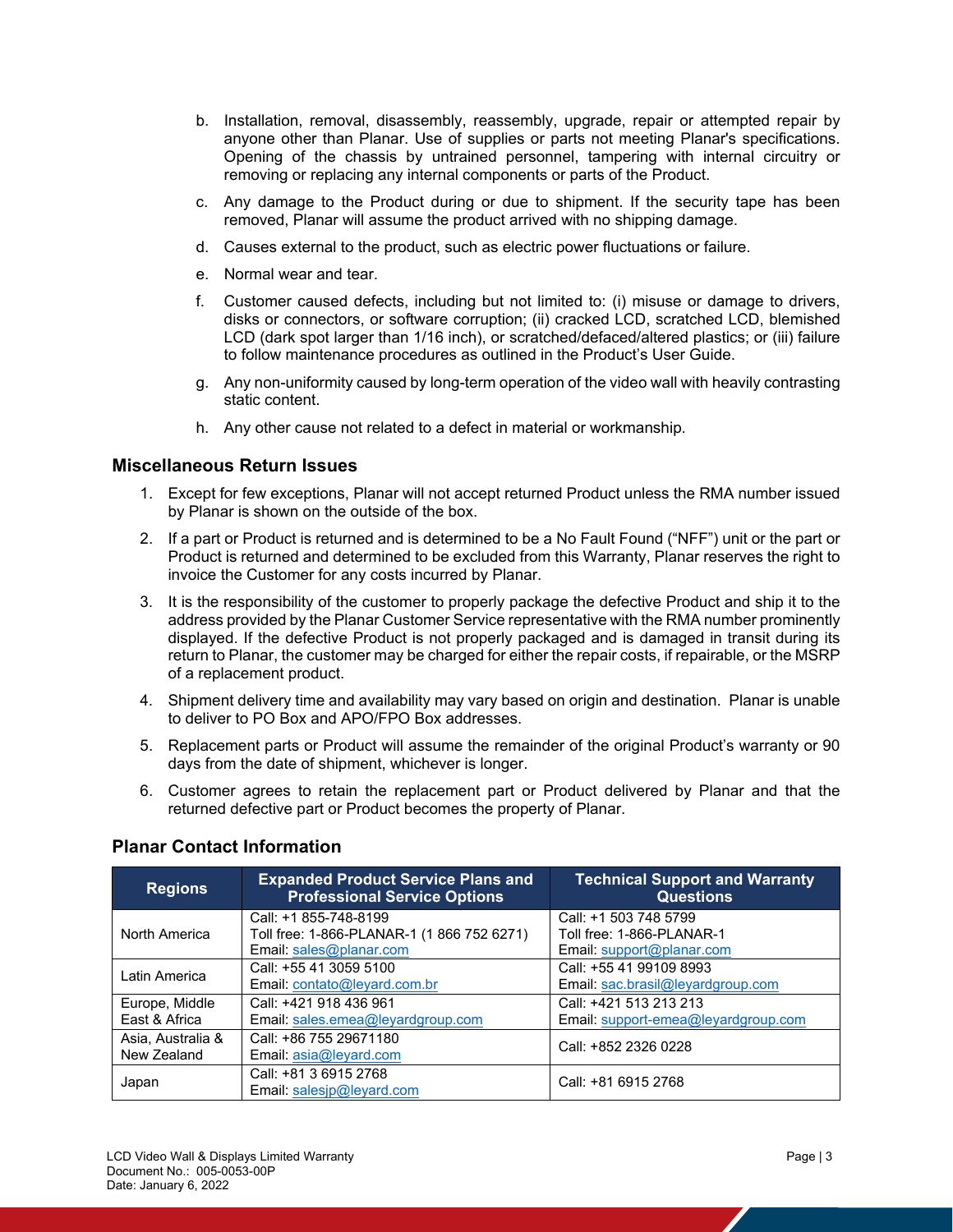For additional information or the name of the nearest Planar service center, visit www.planar.com/support or contact your Planar distributor, reseller, dealer or contact Planar directly.

## **Exclusion of Other Warranties**

PLANAR PROVIDES NO WARRANTIES OR CONDITIONS, EXPRESS OR IMPLIED, EXCEPT THOSE EXPRESSLY PROVIDED IN THIS DOCUMENT. PLANAR EXPRESSLY DISCLAIMS AND EXCLUDES ALL OTHER WARRANTIES AND CONDITIONS, INCLUDING ANY IMPLIED WARRANTIES OR CONDITIONS OF TITLE, NONINFRINGEMENT, MERCHANTABILITY OR FITNESS FOR A PARTICULAR PURPOSE.

PLANAR WILL NOT BE LIABLE FOR ANY VERBAL OR WRITTEN WARRANTIES OR ASSURANCES MADE BY A PLANAR EMPLOYEE OR AUTHORIZED PLANAR DEALER/DISTRIBUTOR THAT CONFLICTS WITH OR ENHANCES THE WRITTEN WARRANTY IN THIS DOCUMENT.

## **Limitation of Liability; Exclusion of Damages**

PLANAR'S MAXIMUM AGGREGATE LIABILITY UNDER THIS WARRANTY IS LIMITED TO ONE OF THE FOLLOWING REMEDIES: (1) REPLACEMENT WITH A SIMILAR NEW OR REFURBISHED PRODUCT, OR (2) REFUND OF A PRORATED SHARE OF THE PRICE PLANAR SOLD THE PRODUCT IF REPLACEMENT OF THE PRODUCT IS NOT COMMERCIALLY FEASIBLE IN PLANAR'S SOLE OPINION.

PLANAR WILL NOT BE LIABLE FOR DAMAGE TO OTHER PROPERTY OR FOR DAMAGES BASED UPON INCONVENIENCE, LOSS OF USE OF THE PRODUCT, LOSS OF TIME, LOSS OF PROFITS, LOSS OF BUSINESS OPPORTUNITY, LOSS OF GOODWILL, ANY LOSS, CORRUPTION OR MISUSE OF DATA OR OTHER INFORMATION, INTERFERENCE WITH BUSINESS RELATIONSHIPS, OR OTHER COMMERCIAL OR FINANCIAL LOSS, EVEN IF PLANAR IS AWARE OF THE POSSIBILITY OF SUCH DAMAGES AND EVEN IF A REMEDY HAS FAILED OF ITS ESSENTIAL PURPOSE.

PLANAR WILL NOT BE LIABLE FOR ANY CONSEQUENTIAL, INCIDENTAL, INDIRECT, EXEMPLARY, SPECIAL, PUNITIVE OR ANY OTHER TYPE OF DAMAGES, WHETHER THE CLAIM IS BASED ON CONTRACT, TORT, PRODUCT LIABILITY, NEGLIGENCE, STRICT LIABILITY OR ANY OTHER LEGAL OR EQUITABLE THEORY.

PLANAR WILL NOT BE LIABLE FOR ANY CLAIM AGAINST THE CUSTOMER BY ANY OTHER PARTY. NOTHING IN THIS WARRANTY LIMITS OR EXCLUDES ANY LIABILITY THAT CANNOT BE LIMITED OR EXCLUDED UNDER APPLICABLE LAW.

## **Effect of Local Law and Warranty Revisions**

This limited warranty gives you specific legal rights, and you may have other rights that vary from locality to locality. Some localities do not allow limitations on implied warranties or do not allow the exclusion of incidental or consequential damages, so the above limitations and exclusions may not apply to you.

This LCD Video Walls & Displays Limited Warranty applies only to Products purchased on or after the effective date of this Warranty. Planar reserves the right to change the terms of this Warranty. Such changes will apply to Products purchased on or after the effective date of the revised warranty.